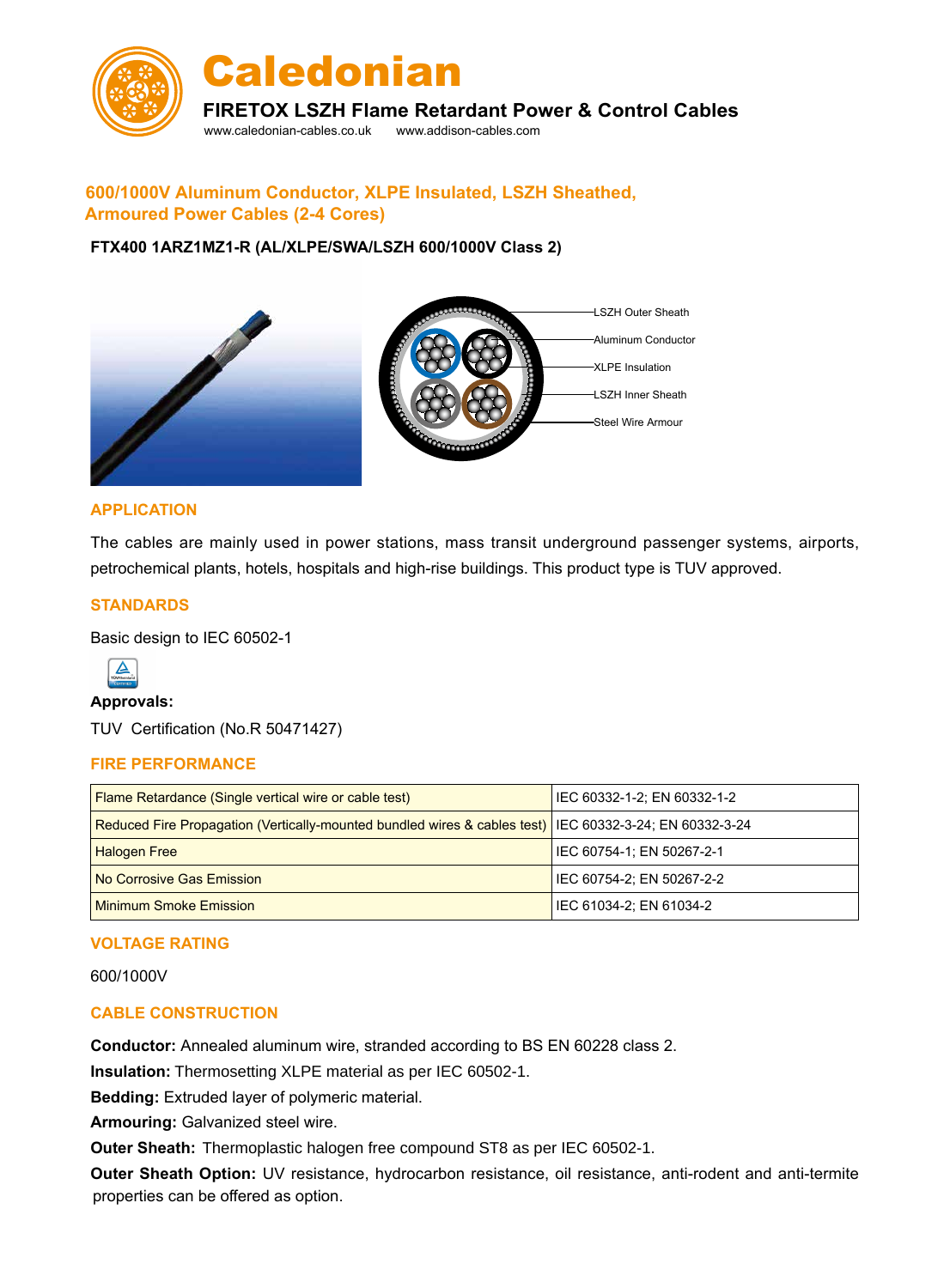CALEDONIAN ELECTRIC CABLE 600/1000V IEC 60502-1 CU/XLPE/SWA/LSZH FTX400 1ARZ1MZ1-R...(cores)X....(cross section) ... (internal order no.) ...(year) \*\*\*\*\*M

## **COLOUR CODE**

# **Insulation Colour**

2-core: Brown and blue.

3-core: Brown, black and grey.

4-core: Blue, brown, black and grey.

**Sheath Colour:** Black; other colours can be offered upon request.

### **Physical AND THERMAL PROPERTIES**

**Maximum temperature range during operation:** 90°C **Maximum short circuit temperature (5 Seconds):** 250°C **Minimum bending radius**: 12 × Overall Diameter

#### **CONSTRUCTION PARAMETERS**

| Conductor                                        |                           | FTX400 1ARZ1MZ1-R                                       |                                                      |                                                               |                                                     |                                           |                   |  |  |
|--------------------------------------------------|---------------------------|---------------------------------------------------------|------------------------------------------------------|---------------------------------------------------------------|-----------------------------------------------------|-------------------------------------------|-------------------|--|--|
| No. of Cores x<br><b>Cross-sectional</b><br>Area | Conductor<br><b>Class</b> | <b>Nominal</b><br><b>Insulation</b><br><b>Thickness</b> | <b>Nominal</b><br><b>Bedding</b><br><b>Thickness</b> | <b>Nominal Steel</b><br><b>Wire Armour</b><br><b>Diameter</b> | <b>Nominal</b><br><b>Sheath</b><br><b>Thickness</b> | <b>Approx. Overall</b><br><b>Diameter</b> | Approx.<br>Weight |  |  |
| $No. \times mm2$                                 |                           | mm                                                      | mm                                                   | mm                                                            | mm                                                  | mm                                        | kg/km             |  |  |
|                                                  | 2 Cores                   |                                                         |                                                      |                                                               |                                                     |                                           |                   |  |  |
| $2 \times 16$                                    | $\overline{2}$            | 0.7                                                     | 1.0                                                  | 1.25                                                          | 1.8                                                 | 21.1                                      | 650               |  |  |
| $2 \times 25$                                    | $\overline{2}$            | 0.9                                                     | 1.0                                                  | 1.25                                                          | 1.8                                                 | 23.2                                      | 915               |  |  |
| $2 \times 35$                                    | $\overline{2}$            | 0.9                                                     | 1.0                                                  | 1.6                                                           | 1.8                                                 | 25.9                                      | 1255              |  |  |
| $2\times50$                                      | $\overline{2}$            | 1.0                                                     | 1.0                                                  | 1.6                                                           | 1.8                                                 | 26.2                                      | 1430              |  |  |
| $2 \times 70$                                    | $\overline{2}$            | 1.1                                                     | 1.0                                                  | 1.6                                                           | 1.9                                                 | 29.0                                      | 1780              |  |  |
| $2 \times 95$                                    | $\overline{2}$            | 1.1                                                     | 1.2                                                  | 2.0                                                           | 2.0                                                 | 32.7                                      | 1950              |  |  |
|                                                  |                           |                                                         |                                                      | 3 Cores                                                       |                                                     |                                           |                   |  |  |
| $3 \times 16$                                    | $\overline{2}$            | 0.7                                                     | 1.0                                                  | 1.25                                                          | 1.8                                                 | 20.9                                      | 760               |  |  |
| $3 \times 25$                                    | $\overline{2}$            | 0.9                                                     | 1.0                                                  | 1.6                                                           | 1.8                                                 | 22.7                                      | 1020              |  |  |
| $3\times35$                                      | $\overline{2}$            | 0.9                                                     | 1.0                                                  | 1.6                                                           | 1.8                                                 | 24.4                                      | 1200              |  |  |
| $3 \times 50$                                    | $\overline{2}$            | 1.0                                                     | 1.0                                                  | 1.6                                                           | 1.8                                                 | 29.3                                      | 1350              |  |  |
| $3 \times 70$                                    | $\overline{2}$            | 1.1                                                     | 1.0                                                  | 1.6                                                           | 1.9                                                 | 32.7                                      | 1750              |  |  |
| $3 \times 95$                                    | $\overline{2}$            | 1.1                                                     | 1.2                                                  | 2.0                                                           | 2.1                                                 | 37.3                                      | 2420              |  |  |
| $3 \times 120$                                   | $\overline{2}$            | 1.2                                                     | 1.2                                                  | 2.0                                                           | 2.2                                                 | 40.3                                      | 2820              |  |  |
| $3 \times 150$                                   | $\overline{2}$            | 1.4                                                     | 1.4                                                  | 2.5                                                           | 2.3                                                 | 45.2                                      | 3660              |  |  |
| $3 \times 185$                                   | 2                         | 1.6                                                     | 1.4                                                  | 2.5                                                           | 2.4                                                 | 49.2                                      | 4350              |  |  |
| $3 \times 240$                                   | $\overline{2}$            | 1.7                                                     | 1.4                                                  | 2.5                                                           | 2.6                                                 | 54.0                                      | 5220              |  |  |
| $3\times300$                                     | $\overline{2}$            | 1.8                                                     | 1.6                                                  | 2.5                                                           | 2.7                                                 | 58.4                                      | 6200              |  |  |
| 4 Cores                                          |                           |                                                         |                                                      |                                                               |                                                     |                                           |                   |  |  |
| $4 \times 16$                                    | $\overline{2}$            | 0.7                                                     | 1.0                                                  | 1.25                                                          | 1.8                                                 | 22.4                                      | 980               |  |  |
| $4 \times 25$                                    | $\overline{2}$            | 0.9                                                     | 1.0                                                  | 1.6                                                           | 1.8                                                 | 27.1                                      | 1220              |  |  |
| $4 \times 35$                                    | $\overline{2}$            | 0.9                                                     | 1.0                                                  | 1.6                                                           | 1.8                                                 | 29.5                                      | 1420              |  |  |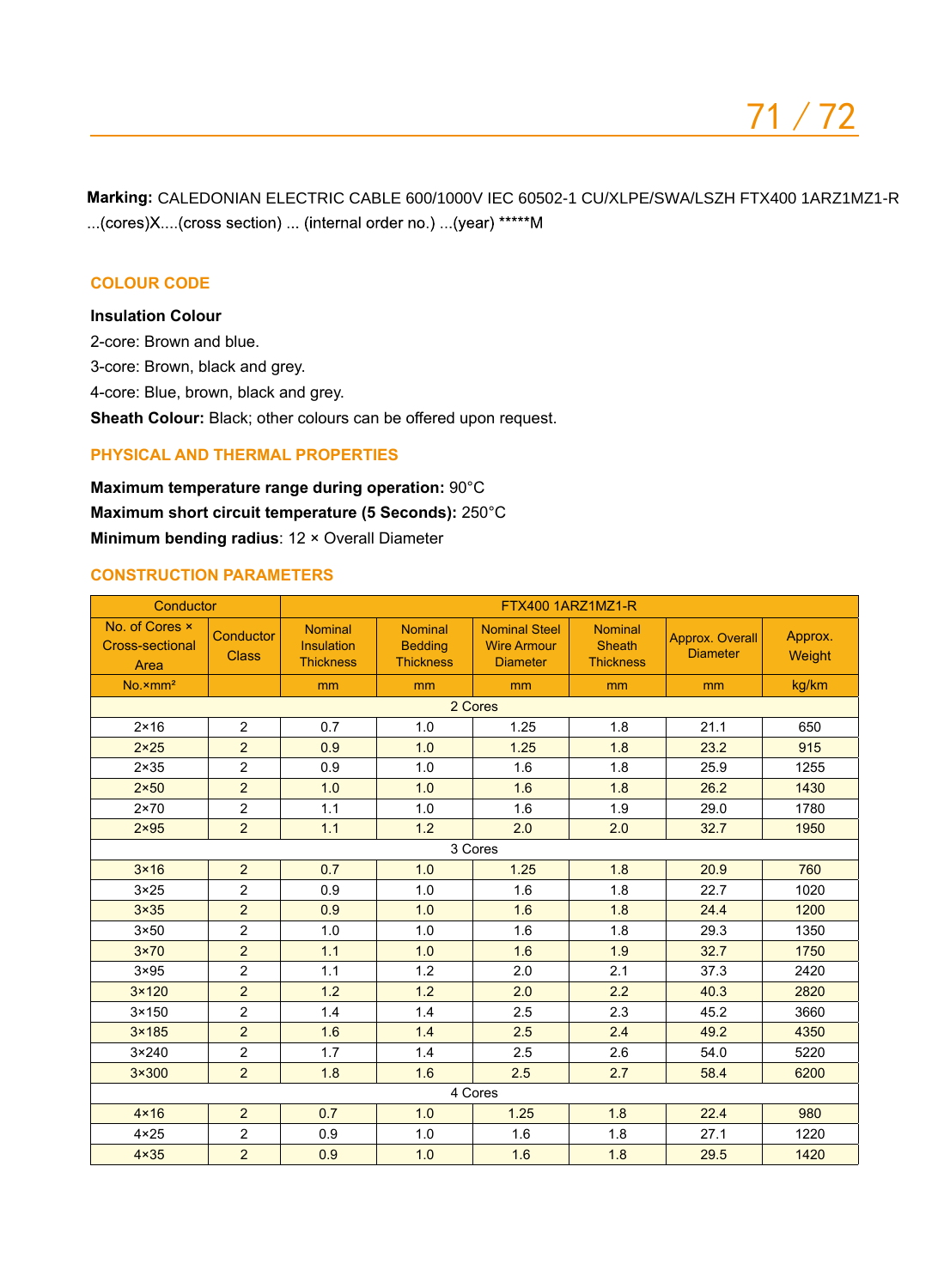



# **FIRETOX LSZH Flame Retardant Power & Control Cables**

www.caledonian-cables.co.uk www.addison-cables.com

| Conductor                                 |                           | FTX400 1ARZ1MZ1-R                                       |                                                      |                                                               |                                                     |                                    |                   |
|-------------------------------------------|---------------------------|---------------------------------------------------------|------------------------------------------------------|---------------------------------------------------------------|-----------------------------------------------------|------------------------------------|-------------------|
| No. of Cores x<br>Cross-sectional<br>Area | Conductor<br><b>Class</b> | <b>Nominal</b><br><b>Insulation</b><br><b>Thickness</b> | <b>Nominal</b><br><b>Bedding</b><br><b>Thickness</b> | <b>Nominal Steel</b><br><b>Wire Armour</b><br><b>Diameter</b> | <b>Nominal</b><br><b>Sheath</b><br><b>Thickness</b> | Approx. Overall<br><b>Diameter</b> | Approx.<br>Weight |
| $No. \times mm2$                          |                           | mm                                                      | m <sub>m</sub>                                       | <sub>mm</sub>                                                 | <sub>mm</sub>                                       | mm                                 | kg/km             |
| $4 \times 50$                             | 2                         | 1.0                                                     | 1.0                                                  | 1.6                                                           | 1.9                                                 | 32.5                               | 1770              |
| $4 \times 70$                             | $\overline{2}$            | 1.1                                                     | 1.2                                                  | 2.0                                                           | 2.1                                                 | 37.8                               | 2500              |
| $4 \times 95$                             | 2                         | 1.1                                                     | 1.2                                                  | 2.0                                                           | 2.2                                                 | 41.5                               | 2980              |
| $4 \times 120$                            | $\overline{2}$            | 1.2                                                     | 1.4                                                  | 2.5                                                           | 2.3                                                 | 46.5                               | 3950              |
| $4 \times 150$                            | 2                         | 1.4                                                     | 1.4                                                  | 2.5                                                           | 2.4                                                 | 50.4                               | 4600              |
| $4 \times 185$                            | $\mathfrak{p}$            | 1.6                                                     | 1.4                                                  | 2.5                                                           | 2.6                                                 | 55.2                               | 5430              |
| $4 \times 240$                            | $\overline{2}$            | 1.7                                                     | 1.6                                                  | 2.5                                                           | 2.7                                                 | 61.0                               | 6660              |
| $4 \times 300$                            | $\overline{2}$            | 1.8                                                     | 1.6                                                  | 2.5                                                           | 2.9                                                 | 66.3                               | 7770              |

### **Electrical PROPERTIES**

# **Conductor operating temperature:** 90°C **Air ambient temperature:** 30°C

# **Ground ambient temperature:** 20°C

# **Current-Carrying Capacities (Amp) according to BS 7671:2008 table 4J4A**

| Conductor cross-<br>sectional area | Ref. Method C<br>(clipped direct)                 |                                                      |                                                       | Ref. Method E (in free air or<br>on a perforated cable tray etc.<br>horizontal or vertical) | Ref. Method D (direct in in groud<br>or in ducting in groud. in or around<br>buildings) |                                                                         |  |
|------------------------------------|---------------------------------------------------|------------------------------------------------------|-------------------------------------------------------|---------------------------------------------------------------------------------------------|-----------------------------------------------------------------------------------------|-------------------------------------------------------------------------|--|
|                                    | 1 two-core cable,<br>single-phase a.c.<br>or d.c. | 1 three- or four-<br>core cable,<br>three-phase a.c. | 1 two-core<br>cable, single-<br>phase a.c. or<br>d.c. | 1 three- or four-<br>core cable,<br>three-phase a.c.                                        | 1 two-core cable,<br>or d.c.                                                            | 1 three- or four-<br>single-phase a.c. core cable, three-<br>phase a.c. |  |
| 1                                  | $\overline{2}$                                    | 3                                                    | 4                                                     | 5                                                                                           | 6                                                                                       | $\overline{7}$                                                          |  |
| mm <sup>2</sup>                    | $\overline{A}$                                    | $\mathsf{A}$                                         | A                                                     | $\mathsf{A}$                                                                                | $\overline{A}$                                                                          | A                                                                       |  |
| 16                                 | 82                                                | 71                                                   | 85                                                    | 74                                                                                          | 71                                                                                      | 59                                                                      |  |
| 25                                 | 108                                               | 95                                                   | 112                                                   | 98                                                                                          | 90                                                                                      | 75                                                                      |  |
| 35                                 | 132                                               | 113                                                  | 138                                                   | 120                                                                                         | 108                                                                                     | 90                                                                      |  |
| 50                                 | 159                                               | 137                                                  | 166                                                   | 145                                                                                         | 128                                                                                     | 106                                                                     |  |
| 70                                 | 201                                               | 174                                                  | 211                                                   | 185                                                                                         | 158                                                                                     | 130                                                                     |  |
| 95                                 | 242                                               | 214                                                  | 254                                                   | 224                                                                                         | 186                                                                                     | 154                                                                     |  |
| 120                                | -                                                 | 249                                                  | $\overline{a}$                                        | 264                                                                                         | $\qquad \qquad \blacksquare$                                                            | 174                                                                     |  |
| 150                                | -                                                 | 284                                                  | $\blacksquare$                                        | 305                                                                                         | $\blacksquare$                                                                          | 197                                                                     |  |
| 185                                | -                                                 | 328                                                  | $\blacksquare$                                        | 350                                                                                         | $\overline{\phantom{0}}$                                                                | 220                                                                     |  |
| 240                                |                                                   | 386                                                  |                                                       | 418                                                                                         |                                                                                         | 253                                                                     |  |
| 300                                |                                                   | 441                                                  | $\overline{\phantom{0}}$                              | 488                                                                                         |                                                                                         | 286                                                                     |  |